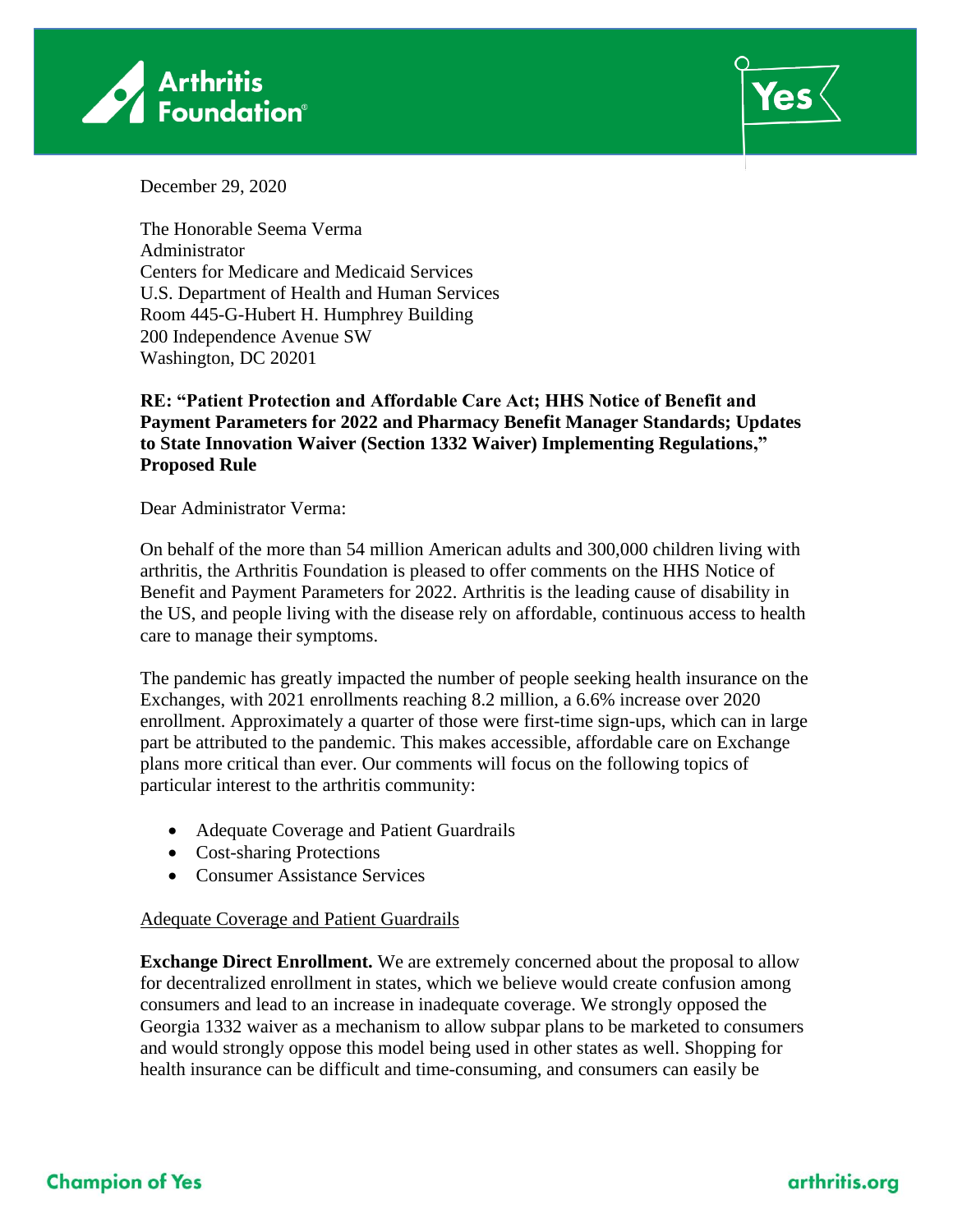



misled into buying health plans that do not meet their needs. A centralized enrollment site like Healthcare.gov is critical to minimizing these types of practices.

**1332 Waivers**. The consequences from the Direct Enrollment proposal would be exacerbated by the proposal to codify 2018 guidance around Section 1332 waivers allowing states to waive certain ACA requirements. The standard used to assess acceptable coverage could include short-term limited duration health plans and association health plans, which do not provide adequate coverage for people with preexisting conditions and those who rely on prescription drugs and other treatments and services to manage their disease.

We have also signed onto coalition comments regarding Essential Health Benefits (EHB) and Special Enrollment Periods (SEP), and urge CMS to ensure that EHB and SEP requirements are crafted to minimize the risk of adverse selection and inadequate coverage, and ensure a streamlined process by which patients have full transparency about premium subsidy and tax credit eligibility, and can choose the plan that is best suited for their financial and health care needs.

## Cost-sharing Protections

**Premium Adjustment and Maximum Out-of-Pocket.** CMS proposes to continue the methodology used in the 2021 NBPP for 2022, which would result in a 6% increase in the premium adjustment percentage over 2021. Further, the maximum out-of-pocket would be a 6.4% increase over 2021. This could put affordability of cost-sharing out of reach for many enrollees. We urge CMS to revert to the methodology used prior to the 2020 NBPP.

**Accumulator Adjustment Programs.** We are concerned about the rising rate of accumulator adjustment programs across insurance markets and the subsequent impact this is having on patients. We urge CMS to return to the language in the 2020 proposed NBPP that would have prohibited plans from excluding co-pay assistance from patient cost-sharing. Many patients rely on co-pay assistance to afford their out-of-pocket costs, and given the rising rates of co-insurance for many specialty drugs, patients simply cannot afford the hundreds or even thousands of dollars out-of-pocket for each prescription fill. Particularly at a time when many people are struggling financially amid the economic fallout from the pandemic, we urge CMS to protect patients by ensuring that the co-pay assistance they rely on counts towards their cost-sharing.

## Consumer Assistance

**Navigator Programs.** We continue to express great concern by the cuts in navigator funding over the last few years. These services are crucial for helping consumers identify the best plans for their needs, get enrolled, and manage any post-enrollment needs. Navigator services have been cut 84% since 2017, and we have seen many reports of the